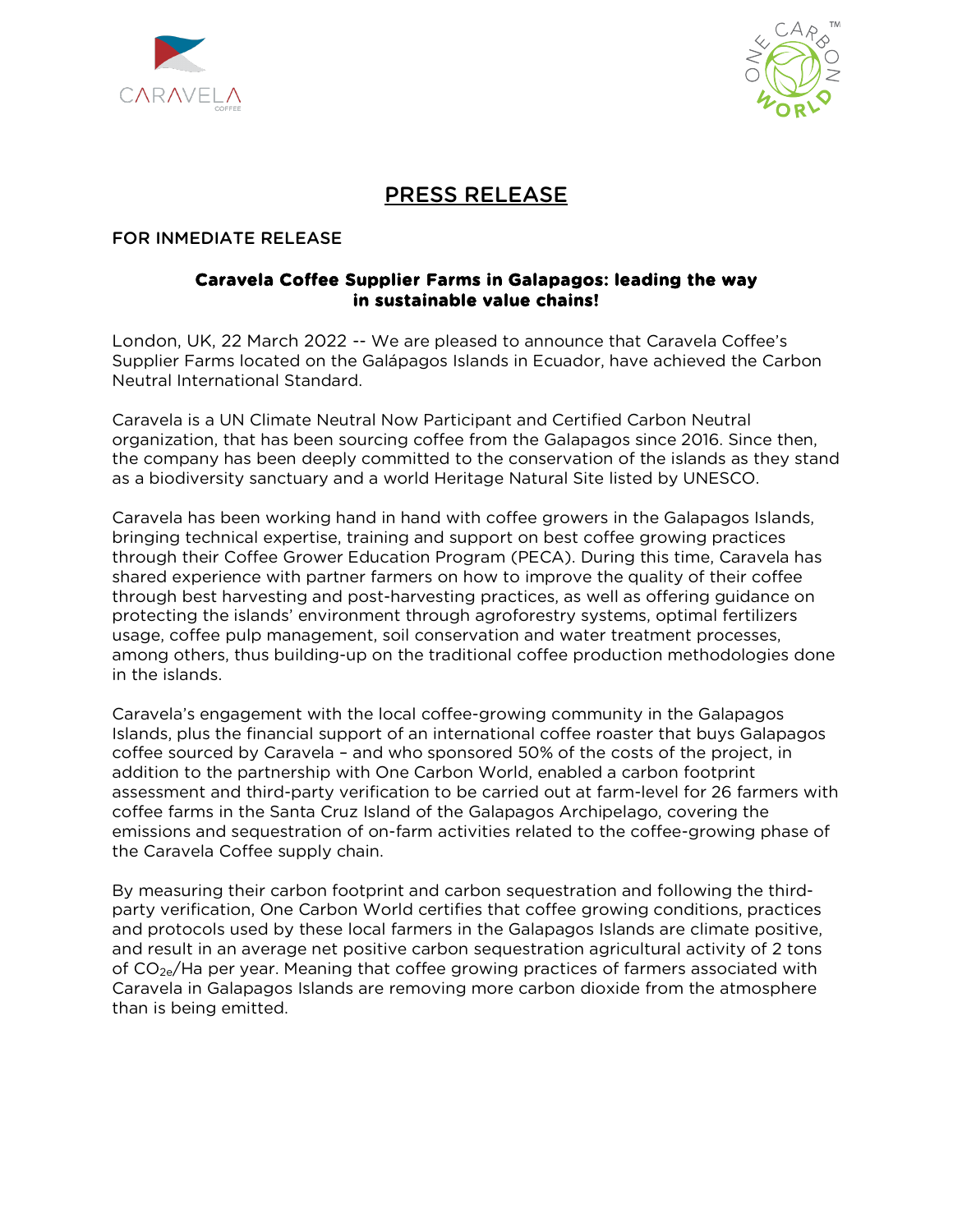



#### **TOTAL CARBON FOOTPRINT** FROM ACTIVITIES INCLUDED (TONS) :



Marina Caimiñagua, from Finca La Fortuna and one of the 26 coffee producers who are part of Caravela's Galapagos supply chain, proudly talks about their commitment to sustainability: "Here in the Galapagos, we don't use herbicides and we only use the amount of fertilization that the plant needs. We protect the environment by not using chemicals for the land, planting endemic plants, we have lots of them in the coffee fields, and they also protect the coffee trees. We also have timber trees, and they generate organic material that helps for the fertilization of coffee trees and keeps them healthy. With these practices, this land has been exceptionally good to produce coffee".

In such a biodiverse-sensitive archipelago, traditionally endangered by tourism and agriculture practices, the results of this assessment provide assurance of local farmers' sustainable coffee growing practices and strengthens their commitment towards the protection of biodiversity and natural systems. This is one of the very first verified coffee projects of this type in South America, setting the milestone for coffee production in environmentally vulnerable areas not only in Ecuador, but the rest of the planet.

The Galápagos Islands have been particularly affected by COVID-19 and its impact on local tourism. Therefore, this innovative project not only brings much-valued revenue (jobs, economic value to the island) but also unifies the commitment towards sustainability, the protection of biodiversity and the environment, and mitigation of the effects of climate change.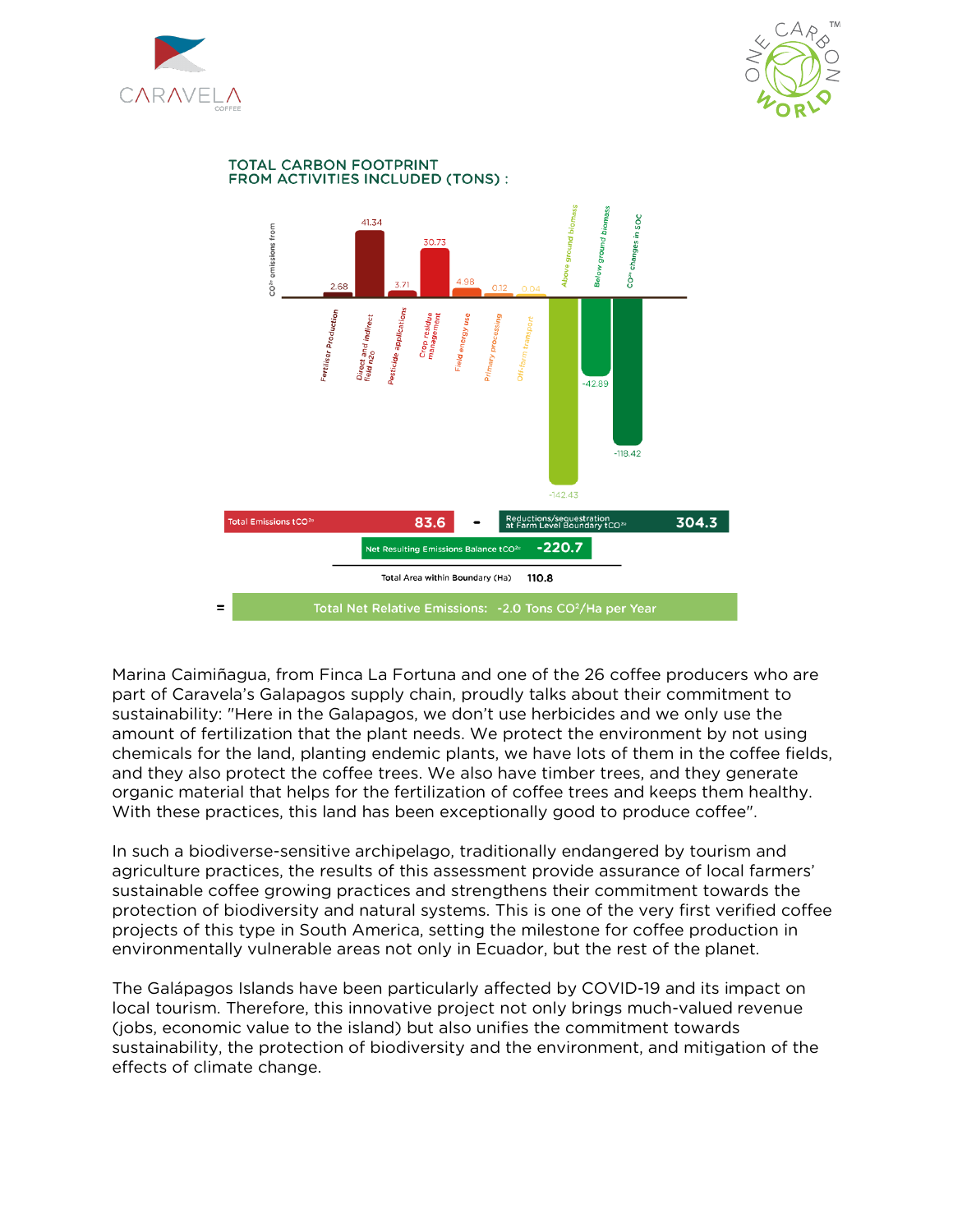



This milestone is just the first step of Caravela's goal of having a carbon-neutral supply chain with 100% of the coffee they source and export. In the meantime, Caravela continues to generate awareness and educate coffee growers all over Latin America to implement better farming practices that protect, conserve, and respect the environment. This project sets the standard for the future of the coffee industry worldwide and opens the door for more environmentally conscious coffee production schemes. Caravela will continue with its tireless efforts, hopefully with the help of its roasting partners, to verify the carbon emissions of their entire coffee supply chain in the next 4 years to continue making coffee greener.

### **About Caravela**

Caravela is a Latin American specialty green coffee exporter and importer whose mission over the last 20+ years has been to make coffee better: strengthening coffee's power to bear fruit in the lives of growers, consumers, and everyone in between.

Caravela has been a B-Corp certified company since 2014 and has been named by B-Labs a 'Best-for-the-World' company the last seven years in a row. In 2022, Caravela was recognized by the Specialty Coffee Association (SCA) with their annual Sustainability Award for its business model, recognizing its 'outstanding work in the field of sustainability and promoting sustainability within the coffee world while inspiring others to initiate similar endeavors'. To learn more, follow us @caravelacoffee and visit [www.caravela.coffee.](http://www.caravela.coffee/)

### **About Caravela's Galapagos Coffee Supply Chain**

In the Galapagos archipelago, Caravela sources coffee from 26 individual coffee growers all based on the Island of Santa Cruz. This group of farmers grow coffee in a total of 113 hectares in an agroforestry system that includes thousands of native trees, annually producing less than 200 bags of green coffee.

# **About One Carbon World**

One Carbon World is a carbon neutral not-for-profit organization and a global resource partner of the Climate Neutral Now Initiative, launched by United Nations Climate Change (UNFCCC).

OCW is recognized for offering advice and support on measuring and reducing greenhouse gas emissions around the world. Operating in 24 countries, they have already secured a commitment for reducing and compensating 20 million tons of CO2e from the atmosphere. To learn more, follow us @onecarbonworld and visit [www.onecarbonworld.com.](http://www.onecarbonworld.com/)